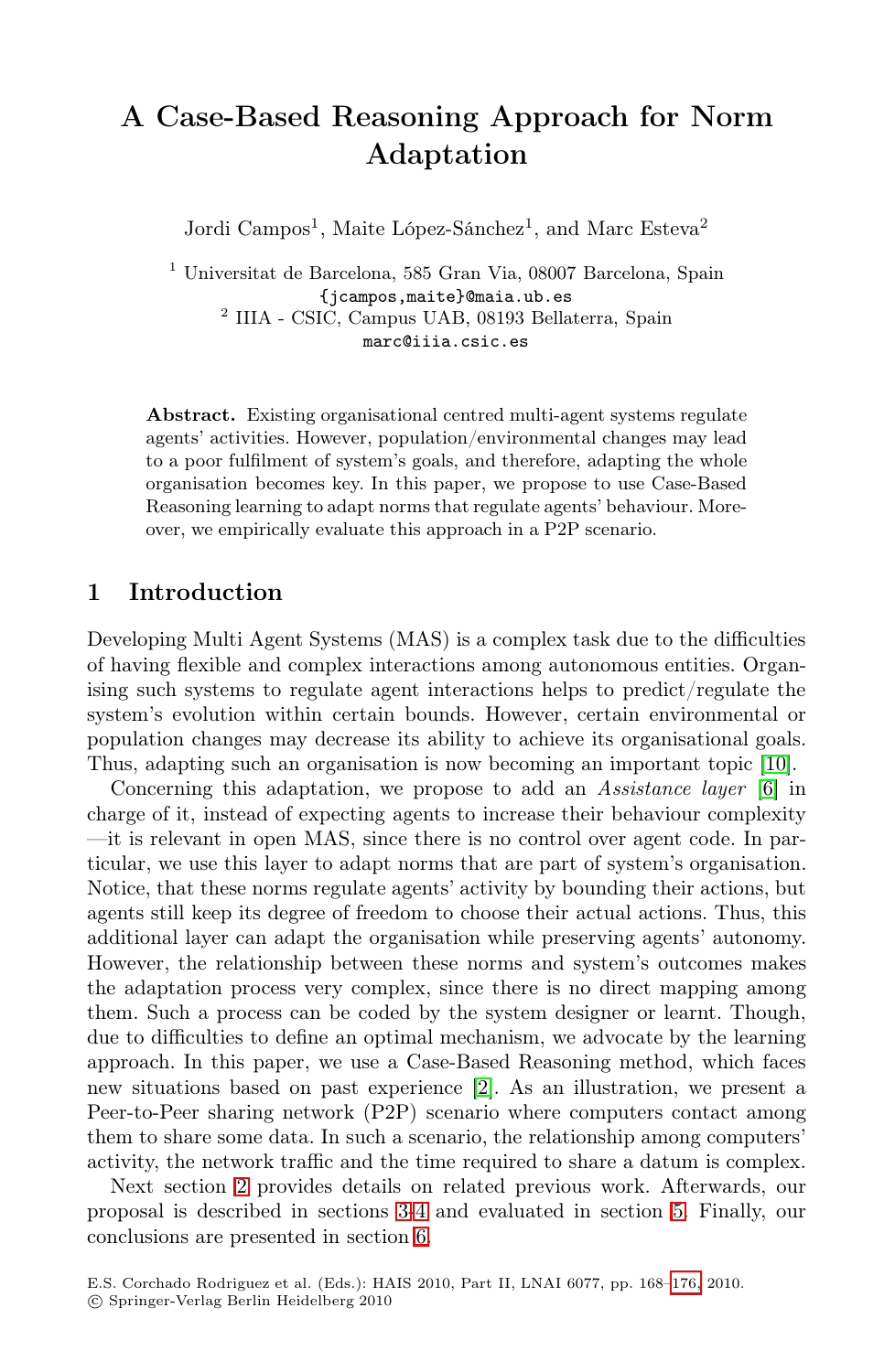# 2 Related Work

Within MAS area, organisation-centred approaches regulate open systems by means of persistent organisations —e.g. EI [11]. Even more, several of these approaches offer mechanisms to update their organisational [str](#page-8-1)uctures at run-time —e.g. Moise+ [4]. However, most work on adaptation maps organisational goals to tasks and look for agents with capabilities to perform them —e.g. OMACS [10]. Consequently, thes[e ap](#page-8-2)proaches cannot deal with scenarios that lack of this goal/task mapping, like our case study. In order to deal with this sort of scenarios, our approach uses norms to influence agent behaviour, instead of delegating tasks. Specifically, our approach uses a norm adaptation mechanism based on social power. In this sense, there are other works that also use the leadership of certain agents to create/spread norms —e.g. the role model based mechanism [9]. Besides, most works on norm emerge[nc](#page-7-2)e are agent-centred approaches that depend on participants' implementation and they rarely create/update persistent orga[ni](#page-7-0)sations —e.g. infection-based model [15].

[R](#page-7-3)elating norms and overall system behaviour is a complex issue that increases its intricacy when there is no control over participant's implementation. In our approach, this task is dist[ribu](#page-8-3)ted among some empowered agents that finally reach an agreement about norm updates. Currently, they use a voting scheme to agree on actual norms, but they could use some other agreement mechanisms present in the literature  $-e.g.$  argumentation protocols [\[3\].](#page-8-4) In particular, these agents take their local decisions using the Case-Based Reasoning (CBR) learning technique described in [2], which faces new situations [bas](#page-8-5)ed on past experience. The Autonomic EI [5] also use CBR to adapt their organisation, taking a centralised approach. On the contrary, we take a distributed approach both at the processing and knowledge levels as defined in [14].

<span id="page-1-0"></span>Regarding our P2P scenario, there are network management perspective approaches that try to promote local communications but they cannot directly act o[n n](#page-7-4)etwork consumption to balance net capacity and traffic —e.g. P4P [16]. From a MAS a[ngl](#page-8-6)e, there are works where agents adapt local norms using local information but they cannot reason/act at an organisational level  $-e.g.$  [12].

### 3 Assistance in P2P Scenario

Our approach consists in providing support to the coordination of agents —see coordination support in [6]. In fact, we proposed a generic Two Level Assisted MAS Architecture (2-LAMA [8]) to help agents to participate in

Table 1. Results in P2P scenario

| time |                                            |  | $cNet$ h data $cML$ |
|------|--------------------------------------------|--|---------------------|
|      | BT 941.2 205344.1 3.4 11.0                 |  |                     |
|      | 2L.a 834.9 293526.7 2.9 35.9 5133.3        |  |                     |
|      | <i>2L.b</i> 741.5 292357.7 3.0 33.8 4694.1 |  |                     |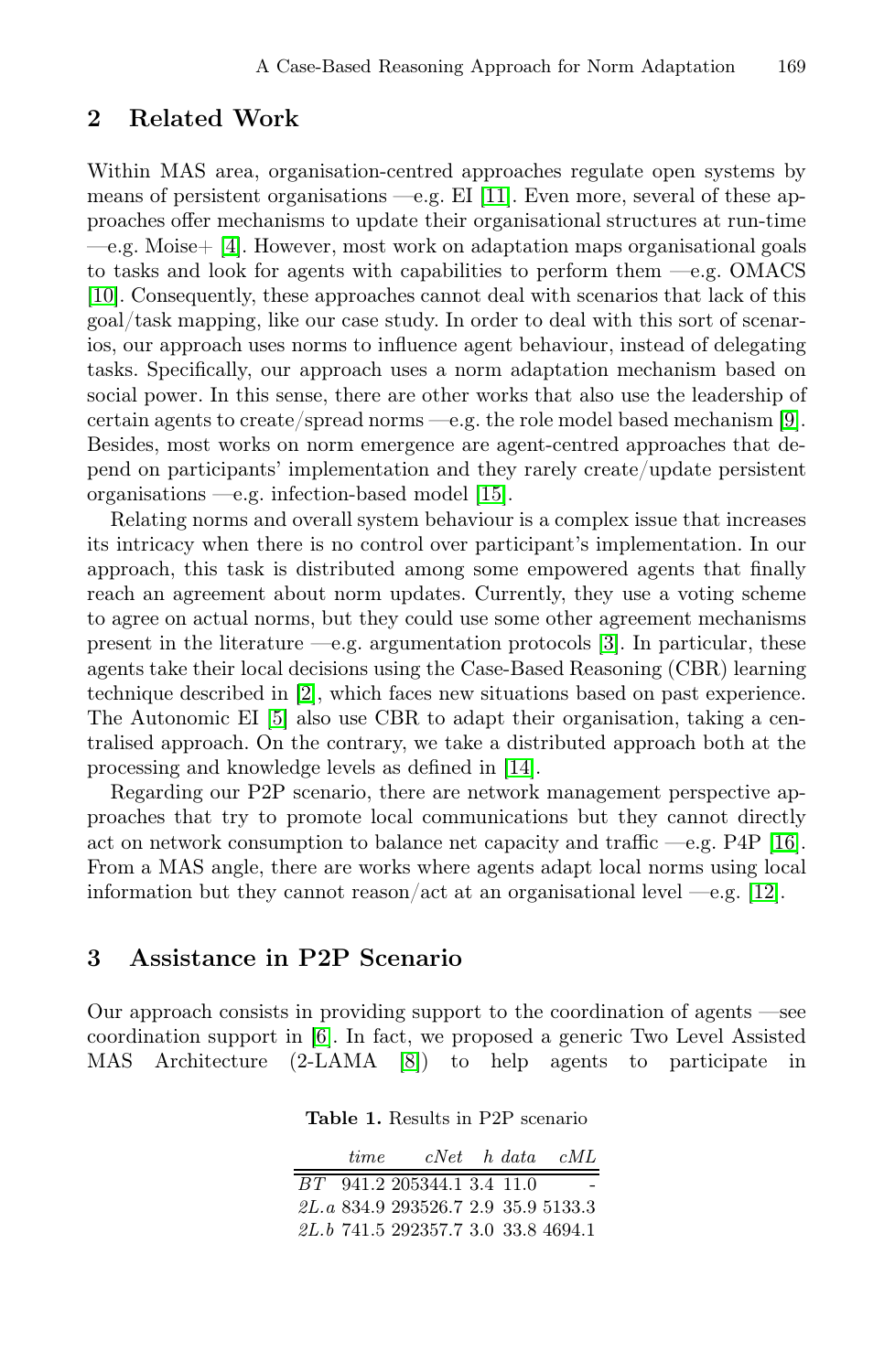

Fig. 1. 2-LAMA in P2P scenario

organisational-centred MAS. We use this generic architecture to develop systems that self-adapt their organisation de[pe](#page-8-6)nding on their evolution. In particular, we model our Peer-to-Peer sharing network case study (P2P) as a MAS with two level of organised agents —see Figure 1. Both levels share the same goal, which is that all participant agents obtain the data by consuming minimum time. On the one hand, we model the set of computers that share some data as agents  $(Ag_{DL} = {P_1...P_n})$  within a *domain-level* (DL). Its single role peer and the relationships among them (i.e. the overlay network) conform the social structure of their organisation. This organisation also has its own social conventions: a sharing protocol derived from standard BitTorrent [8] and two norms  $(Norm_{DL})$ . First norm limits agents' network usage in percentage of its nominal bandwidth:  $normBW_{DL}$  ="a peer cannot use more than  $max_{BW}$  bandwidth percentage to share data". This way, it prevents peers from massively using their bandwidth to send/receive data to/from all other peers. Notice that a massive network use, may satur[ate](#page-8-6) it, and therefore, it may delay all communications. Second norm limits the number of peers to whom a peer can send the data: norm $FR_{DL}$  = "a peer cannot simultaneously send the data to  $>$  max<sub>FR</sub> peers".

On the other hand, in order to support the coordination of previous agents, we add an *Assistance layer* to the described MAS. Currently, this support consists in adapting domain-level's organisation to changing circumstances. More precisely, it consists in adapting two  $DL$ 's organisational components: norms –see section 4– and part of the social structure —by suggesting social relationships among pairs of  $DL$  agents (rel\_sugg), see [8]. These adaptations are performed by a *meta-level* (*ML*) set of agents  $(Ag_{ML} = \{A_1 ... A_m\})$  that play the role assistant. Each assistant is in charge of a disjoint subset of  $Ag_{DL}$  (cluster).

In fact, assistants use an *interface* among both levels to collect local information about connection bandwidths and communication latencies (i.e. environment observable properties,  $EnvP$ ) and about who has the datum (i.e. agent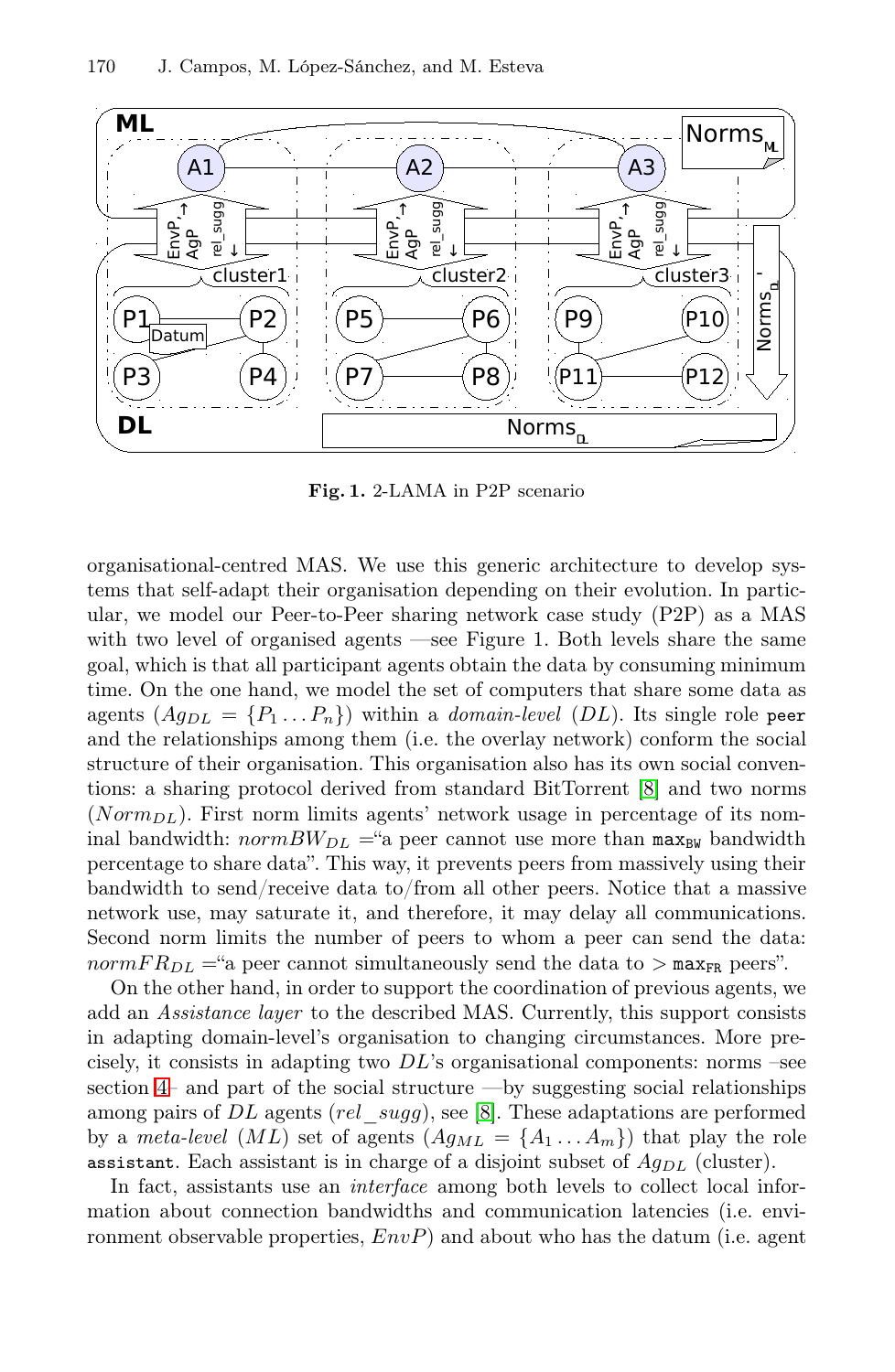<span id="page-3-0"></span>observable properties,  $AgP$ ). In particular, each assistant counts on both detailed information from its cluster and aggregated information from other clusters supplied by other assistants. They weight them to combine the information before starting its own decision process —in current tests, each assistant gives the same importance to its local information than to remote one.

### 4 Learning Norm Adaptation

As [we](#page-7-0) mentioned, in P2P scenario, adapting norms to obtain desired system outcomes is a complex task. Mainly, because there is no direct mapping between norms and system's behaviour. For instance, when updating a norm (e.g. increasing  $max_{FR}$ ), [it](#page-7-5) is difficult to foresee the effect of organisational changes (e.g. how many data messages will be transmitted), and it is even more complex to anticipate system's outcomes (e.g. the total time required to spread data). In order to face this complexity, the meta-level uses a learning technique to decide how to adapt domain-level norms depending on current system status. In particular, we apply a CBR [2] learning approach, to suggest norm updates (solution) to a new system status (problem) based on similar previous situations (previous cases). Our CBR approach is based on a heuristic that tries to align the amount of serving/receiving capacity —see [7]. In fact, the heuristic itself is used by our CBR to suggest a solution when no similar cases are found.

Case description. The description of a problem and its solution conforms a *case* that can be stored as a previous case in a *case base*. The former  $(Prob)$ is described by a set of attributes (Attribs) derived from measures perceived through the interface —as they derive from observable measures, there are not unknown attributes. In particular, we use the following discretised attributes to describe a problem: srvCap, it indicates if there is enough serving capacity to serve all receiving peers by comparing the bandwidth of all serving peers with the bandwidth of all receiving peers (rcvBW); netSat, it estimates the network saturation by comparing the actual receiving bandwidth of receiving peers and their expected bandwidth  $(rcvExpBW = rcvBW \cdot max_{BW},$  since  $max_{BW}$  limits the data injected towards receiving peers); wait, it reflects the amount of peers that lack the datum and are not receiving it currently; sRatio, it indicates sources' maximum ratio to spre[ad](#page-7-0) the datum, thus it is derived from current friends' norm; bwUsg, it indicates the bandwidth used by peers in their communications, thus it is derived from current bandwidt[h](#page-4-0) [l](#page-4-0)imit norm. Besides, a *solution* is described by two discrete attributes:  $vFR$ , it indicates how to update  $max_{FR}$  by increasing one unit, decreasing one unit, keeping the same value or avoiding influencing it (i.e. a *blank ballot-paper*); vBW, it defines how to adapt  $\max_{BW}$  by setting it to 100%, keeping its value or dividing it by two.

CBR Cycle. There are four main phases [2]: retrieve, reuse, revise and retain. The first phase (*retrieve*) fetches the most similar cases (retrCases) from the case base (caseBase) as illustrated in left side of Algorithm 1. It starts with an empty list of cases and a minimum reference similarity (bestS) —see line 2. Then, it traverses the case base –line 3– computing the similarity ( $\sigma$ , see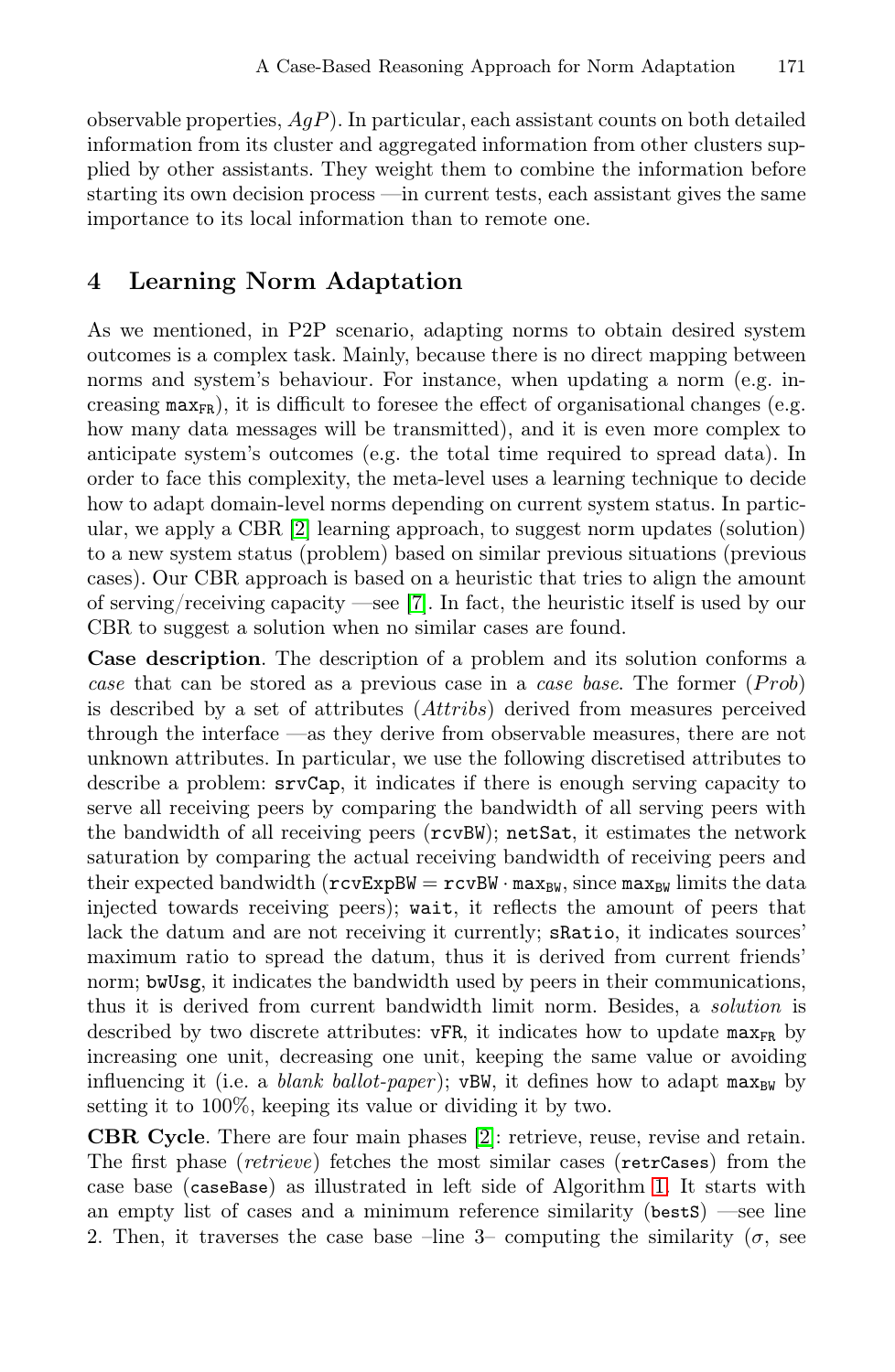<span id="page-4-0"></span>

| Algorithm 1. Retrieve(left&top-right) & Reuse(bottom-right) |                                            |    |                                         |  |  |  |  |
|-------------------------------------------------------------|--------------------------------------------|----|-----------------------------------------|--|--|--|--|
| phases.                                                     |                                            |    |                                         |  |  |  |  |
|                                                             | 01 def retrieve( newCase):                 |    | 11 if (retrCases is empty):             |  |  |  |  |
|                                                             | 02 retrCases = $\{\}$ ; bestS = 0          | 12 | $heuCase = Heuristic.solve(newCase)$    |  |  |  |  |
| 03                                                          | foreach prevCase in caseBase:              | 13 | $retrCases = {heuCase}$                 |  |  |  |  |
| 04                                                          | $s = \sigma$ ( prevCase.prb, newCase.prb ) |    | 14 return retrCases                     |  |  |  |  |
| 05                                                          | if $(s > MIN SIM)$ :                       |    |                                         |  |  |  |  |
| 06                                                          | case $(s > bestS)$ :                       |    | 01 def reuse (retrCases, newCase):      |  |  |  |  |
| 07                                                          | $retrCases = { prevCase }$                 |    | 02 if ( $\delta$ (retrCases) > MAX DIV) |  |  |  |  |
| 08                                                          | bestS<br>$=$ s                             | 03 | heuCase = Heuristic.solve(newCase)      |  |  |  |  |
| 09                                                          | case ( $s \simeq$ bestS ):                 | 04 | $retrCase = \{ heuCase \}$              |  |  |  |  |
| 10                                                          | retrCases=retrCases $\cup$ {prevCase}      |    | 05 sol = adapt (retrCases, newCase)     |  |  |  |  |
|                                                             |                                            | 06 | return Case( newCase.prb, sol)          |  |  |  |  |
|                                                             |                                            |    |                                         |  |  |  |  |

below) of each previous case's problem description (prevCase.prb) with the new problem (newCase.prb) —line 4. In case this similarity is greater than a *minimum trusted similarity* (MIN\_SIM) the case is a candidate to be retrieved —line 5. In particular, if this similarity is greater than any previous one –line 6– then the previous case is the one to be retrieved —line 7. Alternatively, if the similarity is equal to previous greatest one –line 9– then current previous case is collected with the rest of similar ones —line 10. In other words, it tries to return the most similar previous case, although it can return more cases when they have nearly the same similarity. However, if no previous case has the minimum trusted similarity to consider it is representative enough to adapt its solution to the new problem –line 11–, the algorithm executes the heuristic –line  $12$ to solve this unknown problem.Finally, in both cases the cases are returned line 14. The *case similarity function*  $(\sigma)$  among two problems  $(p_x, p_y \in Prob)$  consists on computing the *attribute similarity function*  $(\varsigma_i)$  among correspondconsists on computing the *attribute similarity function*  $(\varsigma_i)$  among correspond-<br>ing values of the same attribute  $(e^{px}e^{py} \in Attrib.)$  to aggregate them in a ing values of the same attribute  $(a_i^{p_x}, a_i^{p_y} \in \text{Attrib}_i)$  to aggregate them in a<br>weighted manner:  $\sigma(n, n) = \sum_{i=1}^n (w_i^{\sigma} \cdot c_i(a_i^{p_x}, a_i^{p_y})) \sum_{i=1}^n \sum_{j=1}^n c_j$ weighted manner:  $\sigma(p_x, p_y) = \sum_{i \in Attribs} (w_i^{\sigma} \cdot \varsigma_i(a_i^{p_x}, a_i^{p_y}))$ ,  $\sum w_i^{\sigma} = 1$ . In order to compute this attribute similarity function  $(\varsigma_i)$ , we define a *label distance* der to compute this attribute similarity function  $(\varsigma_i)$ , we define a *label distance function*  $(\lambda_i)$  that provides a numeric distance among two discrete labels (e.g.  $\lambda_{\text{waiting}}(\text{NONE}, \text{NONE})=0, \lambda_{\text{waiting}}(\text{NONE}, \text{FEW})=1, \lambda_{\text{waiting}}(\text{NONE}, \text{A\_LOT})=2).$ In fact, we regard discrete labels as an ordered set of equidistant values. Then, we define  $\varsigma_i$  as an *inverse mapping* from labels's distance  $[0..\lambda_i^{MAX}]$  to the  $[0..1]$ interval:  $\varsigma_i(a_i^{p_x}, a_i^{p_y}) = 1 - \frac{\lambda_i(a_i^{p_x}, a_i^{p_y})}{\lambda_i^{MAX}}$ . In s[um](#page-4-0), in both similarity functions  $(\sigma, \varsigma_i)$ , a 0 means no coincidence at all and a 1 means that the items are equal.

From retrieved cases, the second CBR phase (*reuse*) employs their solutions to build a new one for the current case. In case there is more than one similar case, we count on a *divergence function*  $(\delta)$  to compute the divergence among them —it is the standard deviation of vFR discrete values converted into integers, since in our experiments vBW was correlated with it. Thus, reuse phase starts by checking if the divergence of retrieved cases is greater than a *maximum trusted*  $divergence$  ( $MAX_DIV$ ) —see line 2 in right side of Algorithm 1. In such a case, it considers that previous cases' solutions are too contradictory to provide a good single solution. Hence, the heuristic is used –lines 3-4. Once there is a set of slightly divergent previous cases –notice that a single previous case has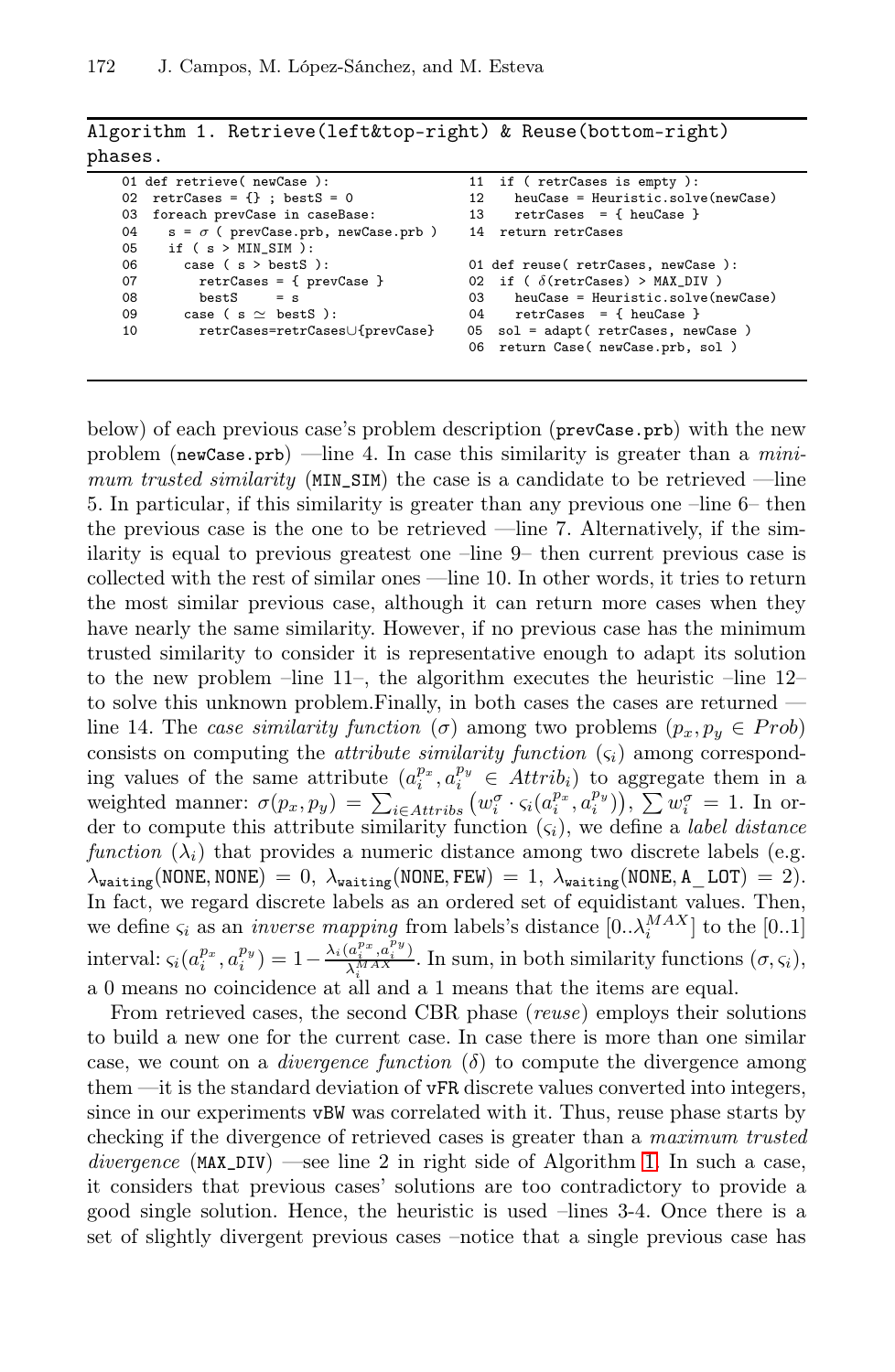no divergence– it adapts their solution to the current problem —line 5. This task can take into account (i) all retrieved solutions but also (ii) the differences between the retrieved pr[obl](#page-8-7)ems and the current one. In current implementation, our *adapt* function uses only the former (i). In particular, it returns a solution composed by the most frequent vFR and the most frequent vBW. In case there is a tie, the less conservative actions (i.e. change values) have priority over the more conservative ones (i.e. keep the same values) —since they may make the system evolve in a different way and avoid a tie in a subsequent adaptation process.

Next, the third phase (*revise*) requires a way to evaluate the solution, but current performance measure (total time) is unknown until the end of execution —i.e. there is a credit assignment problem [13]. As we are working on this topic in the P2P scenario, current implementation has only the fourth phase (*retain*). It consists on storing only the new previous cases returned by the heuristic. This way, the case base grows every time the heuristic is used —when we implement the third phase, the system will revise its adapted solutions and retain them if they are representative enough. After each assistant computes a convenient update for norm parameters using CBR, all of them agree on their actual modification using a voting approach —in case there is a tie, parameters are not modified. Finally, each assistant sends to its domain-level agents the norms if they have been modified —in current implementation peers do not violate norms but they adapt their behaviour when receiving a new norm specification. As applying norm changes has an associated cost –e.g. cancelling some started data transmissions–, the no[rm](#page-7-6) adaptation process is performed at an empirically tested time interval  $(\texttt{adapt}_{\text{interv}})$  specified in next section.

### <span id="page-5-0"></span>5 Empirical Evaluation

In order to [tes](#page-8-6)t our approach, we have implemented a P2P MAS simulator. This simulator is im[ple](#page-8-6)mented in Repast Simphony [1] and provides different facilities to execute tests and analyse results. As it simulates both agents and network components, it allows to execute different sharing methods with identical initial conditions. Thus, we have performed several tests on BitTorrent and 2-LAMA approaches to empirically evaluate our proposal's performance. The evaluated approaches in this work are: a single-piece version of the standard BitTorrent protocol (BT, it is detailed in [8]), our architecture using always an heuristic to adapt norms (2L.a) and our approach using learning techniques (2L.b). In order to make a fair comparison –see [8]– among BT and 2-LAMA, we have used the following initial norm parameters:  $\text{max}_{BW} = 100\%$ ,  $\text{max}_{FR} = 3$ . These norms are adapted at intervals of  $\text{adapt}_{\text{interv}} = 50$  time steps. The learning approach, 2L.b, uses 0.8 as the minimum similarity threshold (i.e.  $MIN\_SIM=0.8$ ) and 1 as the maximum divergence threshold (i.e.  $MAX_DIV=1$ ) —both values come from an empirical study. Notice that in this approach, assistants start with an empty case base and use the heuristic to generate an initial case. Later, if a problem is similar to previous ones, they reuse their knowledge instead of using the heuristic.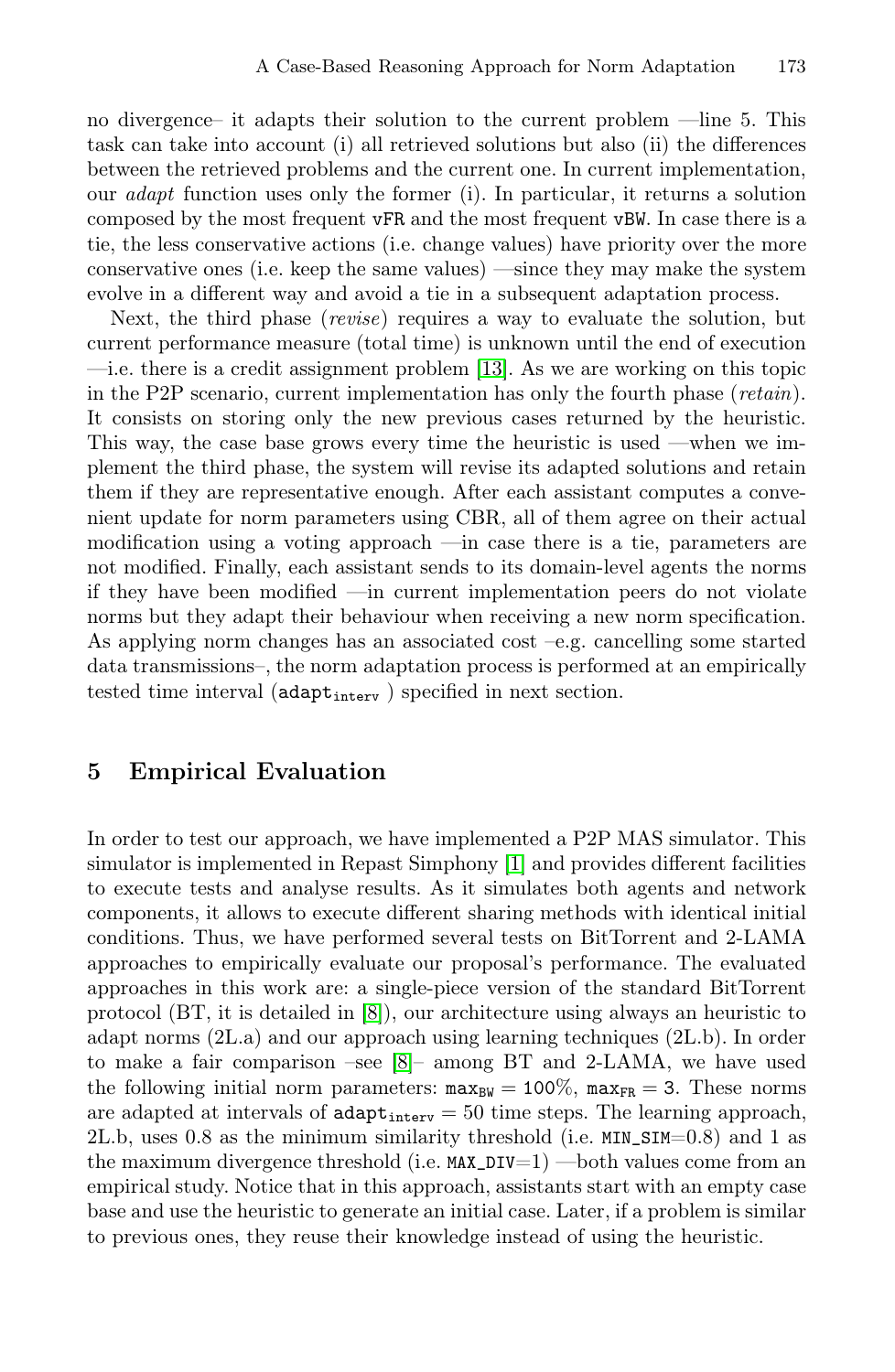We have tested all three methods by varying the peer that initially has the datum —we call *round* to a single execution with the data in a certain initial position. In subsequent rounds, 2L.b's assistants already know some previous cases since case base is kept when sharing more data among the same agent community. This process is repeated until the data has been initially in all peers (*multiple-round*). Due to the random nature of the BT –some served peers are selected haphazardly–, the results show the average of executing a multiple-round 50 times (i.e.  $12 \times 50 = 600$  rounds, where the 12 corresponds to all possible initial data positions in a round, and the 50 corresponds to repeat the unique multiple-round). In contrast, a multiple-round does not need to be repeated when using 2-LAMA methods, because they do not present random issues. However, as assistants in 2L.b learn at each round, the order of initial data positions influences this approach. Thus, 2L.b results show the average of executing this alternative on 50 random multiple-rounds (i.e.  $12 \times 50 = 600$  rounds, where the 50 corresponds to different multiple-rounds with distinct order of 12 initial data positions). Table 1 shows the average per round of the following metrics: *time* as the total time required to spread the datum among all peers; *cNet* which is the network cost consumed by all messages (each message cost is computed as its length times the number of links it traverses); *h* as the average number of links traversed by each message (hops); *data* as the total number of sent data messages; and *cML* that is the cost of all messages related with the meta-level —i.e. all messages sent to or by assistants. Notice that the *data* metric refers to all data messages, although some of them may not be totally transmitted if: (i) a destination peer sends a cancel message to its source peer because it found a better source or (ii) a peer stops sending data to fulfil an updated norm  $FR_{DL}$ .

If we compare the performance of both BT and 2-LAMA approaches, we see that our proposals require less *time* to share the datum. This means that it takes longer when there is no assistance despite the additional communication with the meta-level required by the assisted approach. In contrast, the *network cost* (*cNet*) is larger in 2-LAMA. This means that, in our approaches network is intensively used along the whole execution without achieving saturation —otherwise, time would increase. Our proposal requires more communication because: (i) it has extra communications due to the meta-level, (ii) it sends more data messages, and (iii) it initially measures latencies to adapt  $DL$ 's social structure. Having a meta-level (i) implies that coordination messages are exchanged among domainlevel agents and assistants and also between assistants. However, the derived network overload (*cML*) is small since these control messages are very small compared with data messages. On the contrary, (ii) having more data messages (*data*) consume a significant amount of network resources. These extra data messages are created because 2-LAMA peers compare data sources by retrieving some data from them —they replace their current data source whenever they find a faster one. Thus, we expect to minimise this network consumption when dealing with more than one piece of data, since peers could compare sources depending on previous retrieved pieces. Besides, latency measurements (iii) represent up to a 20% of the network cost increment. Notice, though, that these measures are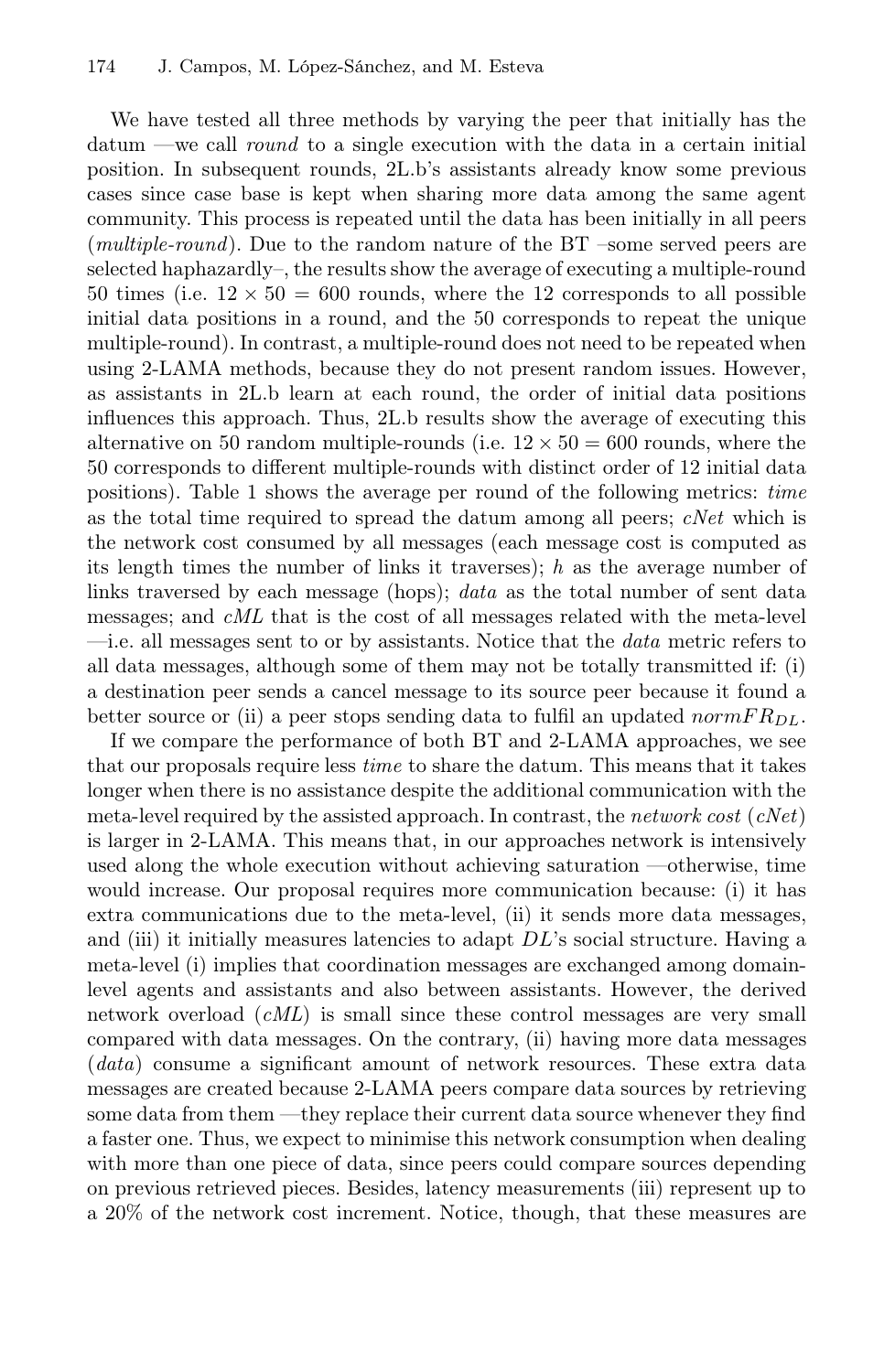<span id="page-7-1"></span>used to improve system-wide data-paths —by suggesting certain neighbours to each domain-level agent. Regarding the number of links traversed by messages (*h*), our approaches have more local communications than BT. This is convenient because local messages have lower latencies and costs.

Overall, results show that our learning approach (2L.b) outperforms our heuristic approach (2L.a) and the BT one, since it requires less time. This means that our heuristic performs a good estimation of the mapping between system status, norms and outcomes, but it can be enhanced. In fact, our current CBR implementation is already improving this estimation.

#### 6 Conclusions

Our vision is to endow the system with adaptation capabilities instead of expecting its agents to increase their behaviour complexity. Thus, we propose to add a meta-level that adapts a MAS organisation as a type of assistance to the coordination of its participants. Particularly, this paper applies CBR to perform such a task. It illustrates this approach in a P2P scenario, providing in-depth details about the adaptation of norms in this scenario. Moreover, it empirically compares this approach to the BitTorrent protocol —widely used in this scenario. As future work, we plan to go further in CBR methodology (e.g. evaluating solutions in a revise phase) and open MAS issues (e.g. entering/leaving agents).

<span id="page-7-6"></span><span id="page-7-2"></span><span id="page-7-0"></span>A[cknowledgements.](http://repast.sourceforge.net) This work is partially funded by IEA (TIN2006-15662- C02-01), EVE (TIN2009-14702-C02-01 / TIN2009-14702-C02-02) and AT (CON-SOLIDER CSD2007-0022) projects, EU-FEDER funds, the Catalan Gov. (Grant 2005-SGR-00093) and M. Esteva's Ramon y Cajal contract.

### <span id="page-7-3"></span>References

- 1. Repast Simphony, http://repast.sourceforge.net
- <span id="page-7-4"></span>2. Aamodt, A., Plaza, E.: Case-based reasoning: Foundational issues, methodological variations, and system approaches. AI Commun. 7(1), 39–59 (1994)
- 3. Artikis, A., Kaponis, D., Pitt, J.: Dynamic Specifications of Norm-Governed Systems. In: MAS: Semantics and Dynamics of Organisational Models (2009)
- <span id="page-7-5"></span>4. Boissier, O., Gâteau, B.: Normative multi-agent organizations: Modeling, support and control. In: Normative Multi-agent Systems (2007)
- 5. Bou, E., López-Sánchez, M., Rodríguez, J.A.: Autonomic Electronic Institutions' Self-Adaptation in Heterogeneous Agent Societies. In: Vouros, G., Artikis, A., Stathis, K., Pitt, J. (eds.) OAMAS 2008. LNCS (LNAI), vol. 5368. Springer, Heidelberg (2009)
- 6. Campos, J., López-Sánchez, M., Esteva, M.: Assistance layer, a step forward in Multi-Agent Systems Coordination Support. In: Autonomous Agents and Multiagent Systems, pp. 1301–1302 (2009)
- 7. Campos, J., López-Sánchez, M., Esteva, M.: Norm Adaptation using a Two-Level Multi-Agent System Architecture in a Peer-to-Peer Scenario. In: Proceedings of COIN at AAMAS 2010 (to appear 2010)